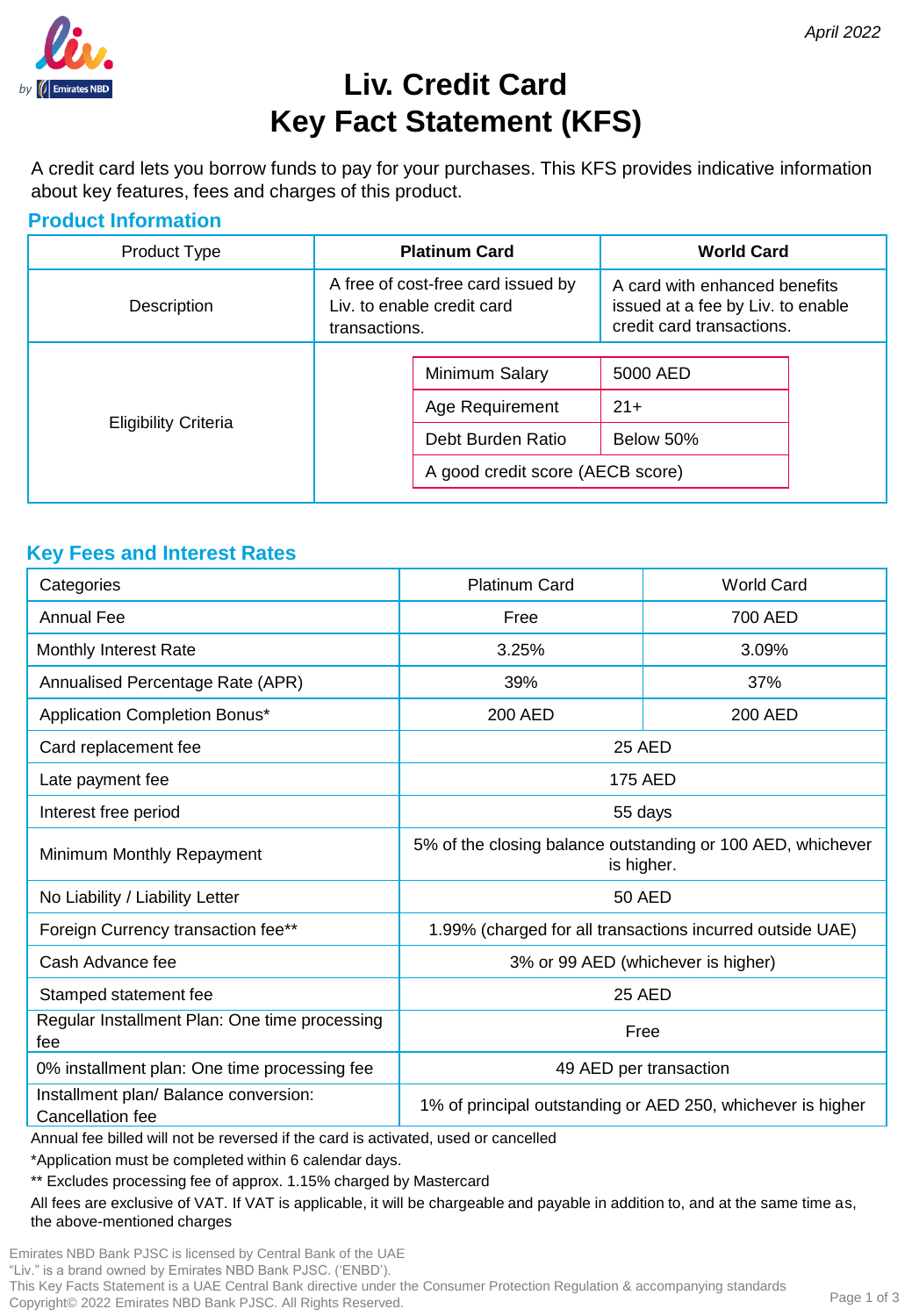

#### **Important Terms**

| Debt Burden Ratio                  | A ratio of total loan installments to income                                                                                                                                                                                                                                                                                                                               |
|------------------------------------|----------------------------------------------------------------------------------------------------------------------------------------------------------------------------------------------------------------------------------------------------------------------------------------------------------------------------------------------------------------------------|
| <b>AECB Score</b>                  | Credit bureau is an agency that collects and maintains individual credit<br>information from banks & financial organizations and provides it to lenders, and<br>consumers in the form of a credit report. This helps lenders assess credit<br>worthiness, the ability to pay back a loan, and can affect the interest rate and<br>other terms of a loan.                   |
| Annualised Percentage<br>Rate APR* | Annualised Percentage Rate (APR) is a reference rate, which includes applicable<br>interest, fees and charges of the product, expressed as an annualized rate.                                                                                                                                                                                                             |
|                                    | If we receive payment of the statement balance in full on or before the payment<br>due date, you do not have to pay any interest charge on the statement balance<br>If you do not pay the statement balance, in full on or before the payment due date,<br>we may charge, without prior notice, a finance charge even if you have paid the<br>minimum payment due in full. |
|                                    | Interest charges will be applicable on the Total Amount Due as noted in the<br>previous month's Statement of Account as well as on all new transactions (from<br>the respective transaction date) till such time as the total outstanding amounts are<br>paid in full including all interest charges and fees levied on the Card Account.                                  |
| Minimum Monthly<br>Repayment       | Minimum payment percentage is selected by the user in the Liv. app and ranges<br>from 5% to 100% of the closing balance outstanding or AED 100, whichever is<br>higher. If the closing balance is less than AED 100, it must be paid in full                                                                                                                               |

## **Important Links**

For latest fees & charges, banking packages and other product details please visit our website

• <https://liv.me/charges>

# **Annualised Percentage Rate (APR) for Purchase Illustration\***

| Purchase on 01st July 2021 (AED)                                          | 2,000 |  |  |  |
|---------------------------------------------------------------------------|-------|--|--|--|
| Statement Date: 06/07/2021                                                |       |  |  |  |
| Total Amount Due as of statement dated 06/07/2021                         | 2,000 |  |  |  |
| Minimum Amount Due as of statement dated 06/07/2021                       | 100   |  |  |  |
| Payment Due Date: 31/07/2021                                              |       |  |  |  |
| Minimum Payment by customer on the payment due date                       | 100   |  |  |  |
| On statement Date: 06/08/2021, following interest charges will be levied: |       |  |  |  |
| a) Interest on AED 2,000 for 30 days (from 1st July - 31st July)          | 61.97 |  |  |  |
| b) Interest on AED 1,900 for 6 days (from 1st Aug - 06th Aug)             | 14.21 |  |  |  |
| Total interest charged in the statement dated 06/08/2021                  | 76.18 |  |  |  |
|                                                                           |       |  |  |  |

Note: In the case of an AED 2,000 credit balance with an 39.0% annual rate, with a minimum monthly payment of 5% of the balance, or AED 100, whichever is greater, it would take 33 months or just under 3 years to pay off. The total interest payable would be approximately AED 1,300.